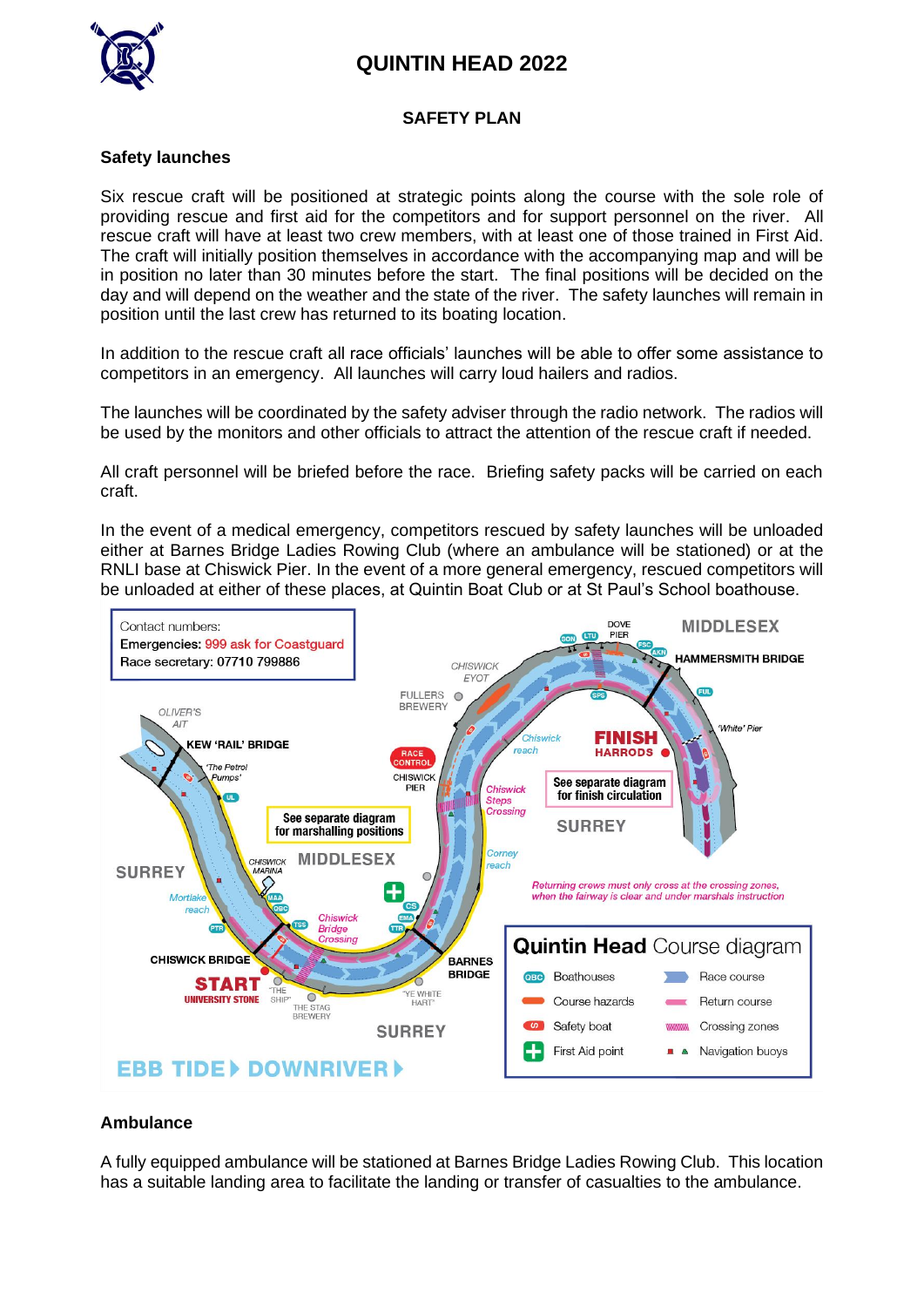#### **Race communication**

Radio coverage will include marshals, start/finish officials and the rescue craft. The coverage will be coordinated by race control at Chiswick Pier House. Separate radio channels will be used for safety and marshalling. Mobile telephones will be used as a back up. Everyone with a radio will be given a list of the relevant mobile numbers.

#### **Emergency services**

The PLA, Police, and RNLI (Chiswick Station) will all be informed of the race.

#### **Before the race**

The TRRC Weather Tool (Appendix A) will be used to ensure conditions are suitable for the event to take place as planned. The chief umpire will be responsible for reviewing the conditions periodically leading up to the race and may if necessary alter the final categories, crew numbers or may cancel the race if the conditions are likely to force abandonment on the day or effect the safety of crews either marshalling or racing.

Approximately 45 minutes before the start of the race the chief umpire may travel the course to check river, weather conditions or unusual obstructions. In the event of serious problems he will decide whether to delay the start, shorten the course or cancel the race.

After the course review the chief umpire may issue final instructions and directions to the rescue launches and crew.

Accepted national practice is that rowers do not wear lifejacket/buoyancy aids unless the need is specifically identified by individual club safety advisors. This practice is in line with BR 'Row Safe' published guidance. Individual crew members will have satisfied club membership requirement regarding swimming ability. Coxes are required to wear a life jacket/buoyancy aid; this will be checked by control commission. As regards immersion of officials – all will be wearing lifejackets/buoyancy aids. Alarm will be raised by other member of crew (e.g. driver). Line of sight coverage by race officials will be maintained along whole course by safety vessels.

# **ABANDONMENT PROTOCOL**

There are three distinct times that the Chief Umpire /safety adviser may abandon the race:

#### **1) Race abandoned before race day:**

All crews will be advised by e-mail (as provided on race entry) and the race website will be clearly updated, Twitter feed also updated.

# 2) **Race abandoned on race day, before race start:**

Competitors may be advised not to go afloat as weather conditions have deteriorated faster than predicted in the run up to the race, or indeed, are not clearing up as fast as predicted. Competitors will be advised by marshals who will be sent to each boating location (either on foot or by launch). Their instructions MUST be complied with. If some competitors are already afloat when the decision is taken to abandon the race, then no further boating will be permitted, and marshals will advise all competitors already afloat to return either to their home boating location, or the nearest safe location in the advent of very serious weather. Marshals and possibly safety boats will patrol the course and inform and assist as appropriate. The PLA / RNLI / Regional Safety Advisor will be consulted in the decision making process.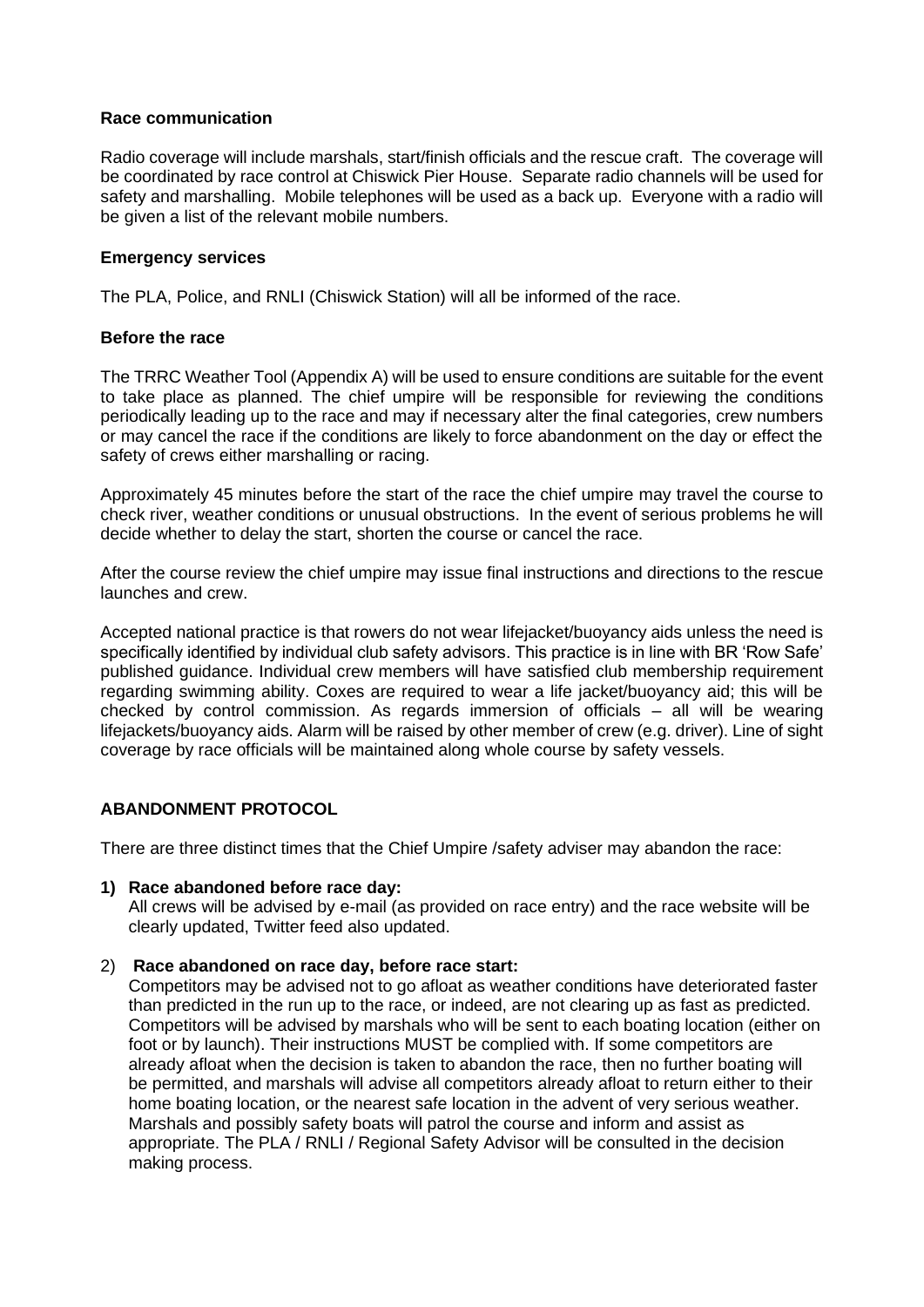#### **3) Race abandoned after race start: Non weather factors:**

There are non-weather related situations that could lead to a race abandonment, such as a catastrophic incident, or a failure in our safety cover for example. Depending upon the cause of the race abandonment, competitors will be advised what to do by local marshals and umpires. The general rule will be to stop racing when advised, and then proceed to an appropriate location as directed. The rule to remember is: do what you are told by the race marshals. The race officials will have the bigger picture of what is happening. The situation around you may be absolutely fine, but just around the bend, conditions may be very different or a serious incident may have occurred.

# **Abandonment after the start of the race**

Each race official's first responsibility is to the safety of the crews in their part of the course. After the start of the race if a serious incident leads a race official to consider that any further crews entering his/her part of the course cannot safely continue racing, the official will immediately radio the chief umpire. If the chief umpire decides that the race should be stopped, he will radio all officials and the starter with the message: "**ALL STATIONS, ALL STATIONS. RACE ABANDONED, RACE ABANDONED, RACE ABANDONED**".

**From this time strict radio silence must be maintained unless a response is requested by the Chief Marshal or a request requiring an immediate safety response is required.**

# **The Chief Marshal is in absolute control in the event of abandonment.**

Race officials and the starter will then immediately stop the race in their respective parts of the course using the command "STOP RACING", reinforced using air horns/sirens and red flags.

All crews must then follow the instructions of officials to return to their respective boating locations if this is possible. Where this is not possible crews will be directed to the nearest evacuation point.

**ALL CREWS WILL BE HELD UNTIL INSTRUCTED OTHERWISE BY CHIEF MARSHAL**. If there is an immediate safety concern the Marshal/Umpire in the vicinity will contact the Chief Marshal and seek assistance.

Once the cause of abandonment has been ascertained the evacuation process as follows will be implemented, subject to:

- If one or more Divisions is at greater risk than others due to, for example, an obstruction, weather conditions or other difficulty, those Division(s) will be dispersed first, using the same general approach as set out below if safe to do so.
- If there is an obstruction downstream of the marshalling area, requiring a detour past it, the Chief Marshal will relocate enough marshals/umpires to direct any previously racing or returning crews before ordering the dispersal.
- The Chief Marshal may, as an alternative, order a suspension of racing, but this should not normally last more than 10 minutes before abandonment is redeclared or normal marshalling/racing resumes.
- Given the possibility of injury and a need to land crews quickly, the areas around the Barnes and Chiswick clubs to be kept as clear as possible.
- In the event of a radio base-station or relay failure (due to a power cut), handsets will still work on battery power. In this case, the Chief Marshal will pass instructions to the lead marshal for each division for cascading down.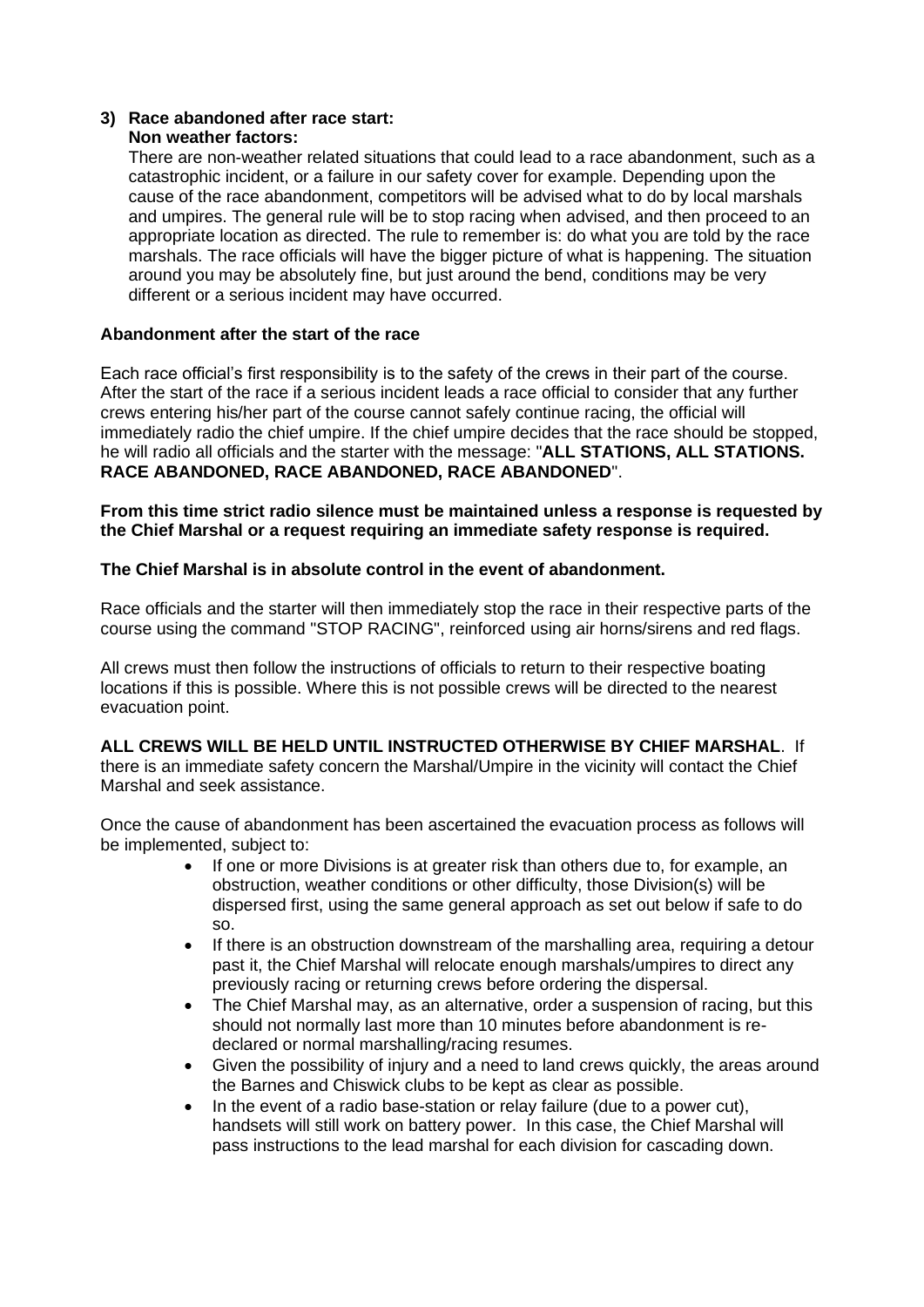Crews at the lower sections of the marshalling area/river will be dispersed first.

# **1. Marshalling area below Barnes Bridge**

Crews for Hammersmith and below turn and paddle down. Crews for Barnes and Chiswick area held in position.

# **2. Marshalling area between Barnes Bridge and Chiswick Bridge.**

Crews for Hammersmith and below turn and paddle down. Crews for Barnes then turned and paddle down. Crews for Chiswick area held in position.

# **3. Marshalling area above Chiswick Bridge.**

Crews for Hammersmith and below turn and paddle down.

Crews for Barnes then turned and paddle down.

Crews for UL on Surrey held until all crews going down river have gone then they can cross and return to UL.

Crews for Team Keane as for UL above.

Other crews for Chiswick area held in position.

When turning and crossing above Chiswick Bridge in (3) has stopped, Surrey crews below Chiswick Bridge will be instructed to cross en bloc to Middlesex so they can proceed to Chiswick boating areas, except for crews returning to PTRC: these crews will return to PTRC on Surrey. Once crews are across, turning above Chiswick Bridge for crews needing to return to Chiswick boating areas can be resumed.

# **Safety boats will remain on station whilst the course evacuation takes place. They will return to race control at Chiswick Pier House once the entire course is clear.**

NB: A collision between two racing crews will not necessarily be a reason for stopping the race.